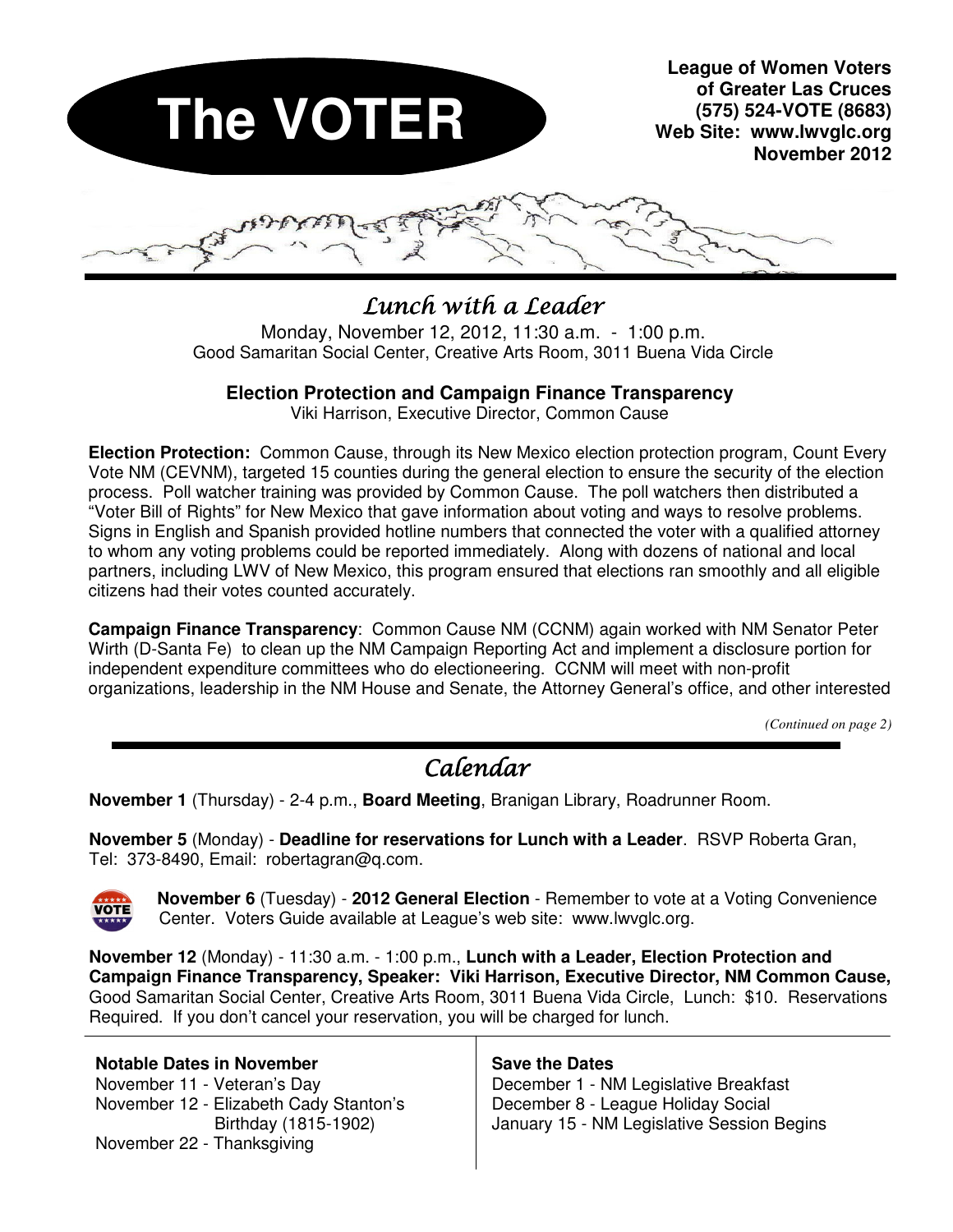#### **The VOTER**

Volume 43, Issue 5 - October 2012 Usually Published Monthly

**The League of Women Voters of Greater Las Cruces**  P.O. Box 8322 Las Cruces, NM 88006-8322 (575) 524-VOTE (8683) Web Site: www.lwvglc.org

**President -** Bonnie Burn

**Vice President & Program**  Erika Graf-Webster

**Secretary -** Martha Duran

**Treasurer -** Ruth Benjamins

**Director, Membership**  Roberta Gran

**Co-Director, Voter Services**  Gracia Class Gwen Hanson

**Nominating Committee**  Chair: Nancy Phillips Elected Member: Judith Scott

#### **STUDY GROUPS**

**Affordable Housing**  Vicki Simons -522-4813 Christina Little-373-1882

**Education**  Jane Ashe - 532-8087 Sue Cain - 647-8250

**Impediments to Voting in Doña Ana County**  Johnnie Aldrich - 522-1544 Roberta Gran - 650-8490

**Mental Illness Services in Doña Ana County**  Becky Beckett - 522-8171 Mickey Curtis - 532-5655

**Metropolitan Court**  Marjorie Burr - 522-2528

**ACTION COMMITTEE**  Vicki Simons - 522-4813

**Web Master** - Dale Yeo

**Newsletter Editor**  Bonnie Burn - 526-0013 burnb@comcast.net

#### **League Around Town**

On September 25, **Marjorie Burr** and **Erika Graf-Webster** were guests on the Southwest Seniors radio show (KSNM 570 AM) hosted by Keith Whelpley. The topic was availability of voter information, and the League's upcoming candidates' forums and Voters Guide were discussed. Also, through the efforts of Marjorie Burr, the League now has a new video, "Voting in Doña Ana County," on its web site, www.lwvglc.org.

League member **Cynthia Pelak** invited **Bonnie Burn** to speak to the students in her class, Social Inequality, at NMSU. Bonnie discussed the history of the League, voter services activities, and voter suppression.

The **NM Secretary of State**, through a contract with Disability Rights New Mexico and the Governor's Commission on Disability, sponsored a "Voter Education Forum" in Las Cruces on September 27, from 3-5 p.m., in City Hall. Jim Parker, Director, NM Governor's Commission on Disability, **Lynn Ellins**, County Clerk, Doña Ana County, and **Bonnie Burn** were panelists. Mr. Parker traced legislation that made accessibility available to those who are disabled. Mr. Ellins discussed accessibility and voting accommodations for people with disabilities, including curbside voting. Ms. Burn discussed the voter services activities the League provides for voters to make informed decisions. In *(Continued on page 4)* 

#### **Lunch with a Leader** *(Continued from page 1)*

parties before the session starts in January. The bill is very long and complicated, and the fewer amendments during the session, the better chance we have of passing something meaningful. The bill passed the NM Senate unanimously last session! The need for heightened transparency has never been more urgent, as millions of dollars from anonymous sources flooded into elections this year. Disclosure would allow us to find out who is contributing to our candidates. Financial transparency is a fundamental requirement for any democracy.

Viki Harrison, Executive Director, Common Cause, manages the state office in Albuquerque, organizes and coordinates legislative programs, conducts research, directs fundraising initiatives and serves as a lobbyist. Before joining Common Cause, she was the Executive Director of NM Repeal, where she led the winning campaign in New Mexico to abolish the death penalty. Earlier in her career she was the Program Manager for Animal Protection of New Mexico and part of the team that successfully banned cockfighting in NM.

Ms. Harrison has extensive knowledge of the legislative process in New Mexico having successfully lobbied in NM since 1997 on the local and state level. She graduated summa cum laude from the University of New Mexico with BA's in Women's Studies and African American Studies.

#### Please Join us for our Lunch with a Leader Presentation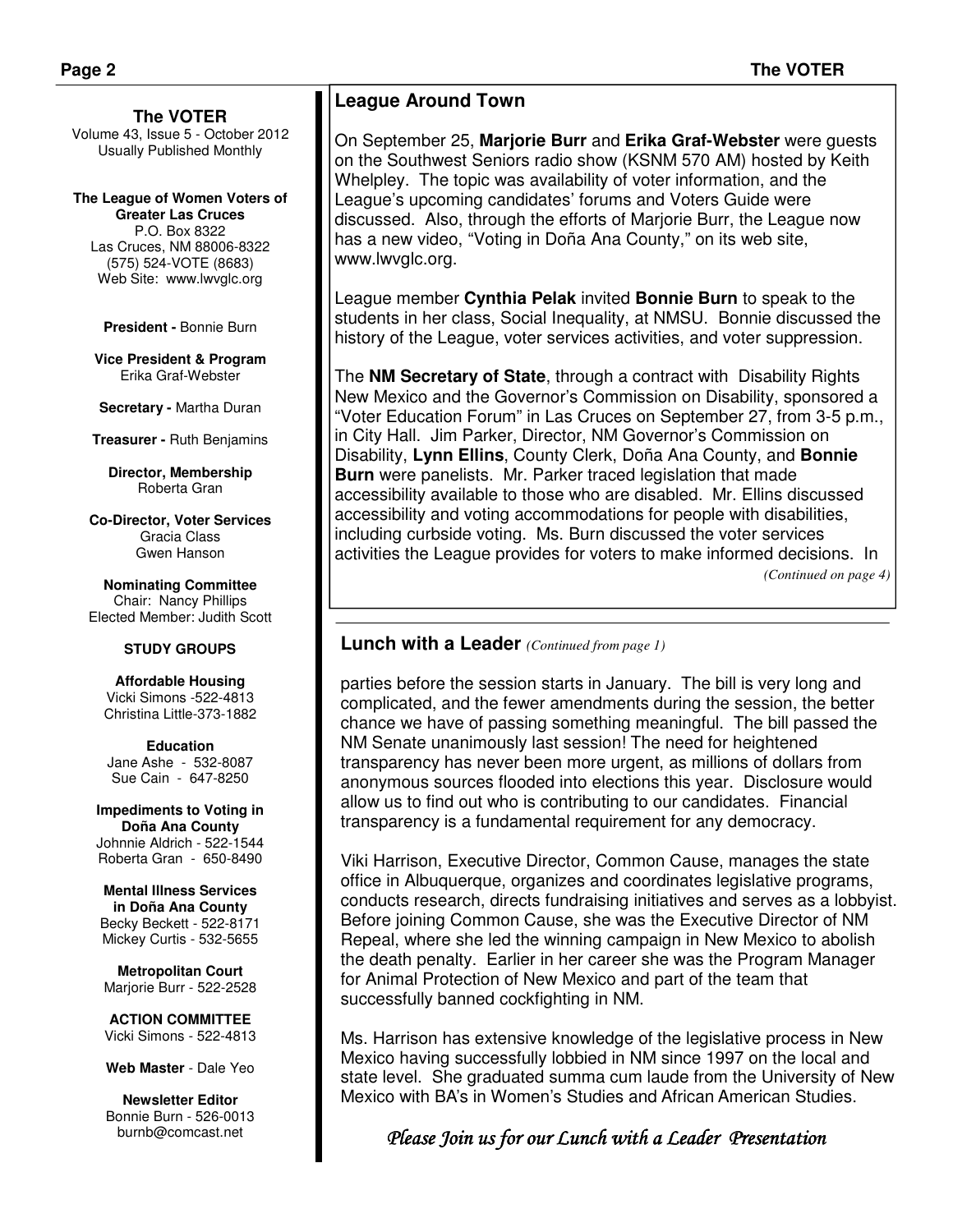# President's Message

**KUDOS** to our Voter Services Team for a successful and busy, busy election cycle (see p. 5 for details).

As we experience a flood of campaign money that resulted from the Citizens United decision and listen to campaign rhetoric, I am reminded of the importance of our votes during this election. Although some of you



Bonnie Burn

heard my concluding remarks at the final Candidates Forum on Wednesday, October 17, I am taking the liberty of printing them once again. It is easy to forget how we EARNED the RIGHT TO VOTE and how that right can be easily eroded.

The U.S. Constitution speaks to voting through its amendments.

- The 15th Amendment, passed in 1870, after the bloody Civil War in which more American lives were lost than in any other war, gave more men the right to vote because voting could not be denied based on race, color or previous servitude.
- The  $19<sup>th</sup>$  Amendment, passed in 1920, finally gave women the right to vote after a 72-year struggle that began in 1848 and culminated in 1920.
- The 26<sup>th</sup> Amendment, passed in 1971, changed the voting age from 21 to 18, thus allowing those who were drafted into the armed service during the Vietnam War to vote.

So voting is a **hard-earned RIGHT**. During this election year many attempts have been made to put obstacles in the path of voters. The Civil Rights Act in 1964 and the Voting Rights Act of 1965 did away with all barriers to voting. It is with dismay that we see strategies being proposed that would prevent people from exercising this hardearned right and influencing the outcome of elections.

I will leave you with one thought expressed by President Franklin D. Roosevelt:

**No one will ever deprive the American people of the right to vote except the American people themselves and the only way they could do this is by not voting.**

**Remember - Your Vote is Your Voice!** 



Happy Thanksgiving

## Friends of the League

**NEW MEMBERS** 

CAMP

Olga Pedroza 908 S. Alamo Las Cruces, NM 88001 Tel: (575) 640-2564 Email: olgapedroza11@hotmail.com

> John Ameriks, M.D. Anonymous Biad Chile Ltd. Co. Reed R. Burn Joseph P. Camunez, D.D.S. Donald Dresp Edward Jones - Connie Lee Jackie and Adrian Edwards Nancy and Ken Hall Win Jacobs Lilley Law Offices Louise P. Lockhart Barbara Myers Francisco Mario Ortiz Law Firm Jean Ossorio Kathryn Schultz Wanda Skowlund David Sudimack, DDS Sunspot Solar Energy Donna and Tom Tate Williams Design Group, Inc. Zia Engineering & Environment **Consultants**

Thank You You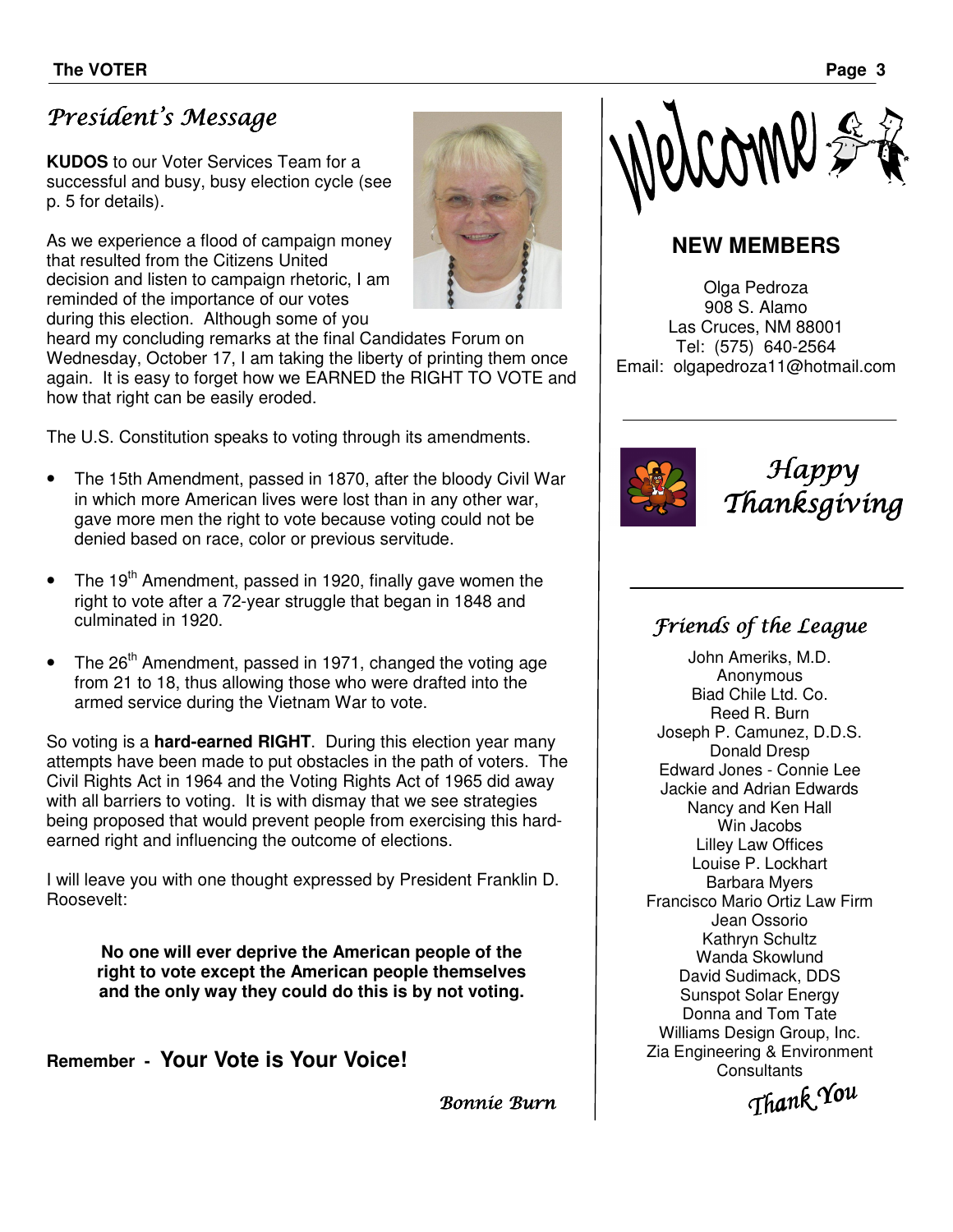#### **League About Town** *(Continued from page 2)*

increasing accessibility, the group suggested the League make voice available on the League's web site to accommodate those who are sight impaired. **Bernadine Chavez**, Coordinator, Disability Rights New Mexico, conducted an accessibility assessment at the 39 voting convenience centers in Doña Ana County. She will be sending a copy of the results to Mr. Ellins in the very near future.

On Thursday, October 11, **Bonnie Burn** was a guest on the Todd Dickson show, The Bulletin, (KSNM 570 AM) where several issues about voting were covered. Voters were assured that photo IDs were not needed to vote. Voting is now conveniently available at Voting Convenience Centers of the 39 locations in Doña Ana County. The availability of the League's Voters Guide also was advertised.

Dressed as suffragists, **Dale Yeo**, **Roberta Gran**, and **Bonnie Burn** spoke to a crowd of voters in Albert Johnson Park and Branigan Library on October 20 about the women's suffrage movement and the importance of voting. The Early Voting Rally was organized by NM Communities in Action & Faith (CAFé) who partnered with the League to publish the 2012 Voters Guide in English and Spanish. The goal was to bring newly registered voters together to vote at Branigan Library, one of the alternative voting sites in Doña Ana County. The program opened with students telling their stories about the effect of President Obama's Dream Act change on their lives, and ended with Carli Romero, who led the effort to register 1500 new voters, walking with the new voters into Branigan Library **to VOTE.** This was truly **Democracy In Action.**

**Look Back** – **Pressing Ahead in Early Childhood Education** – Presentation by Luis Reyes, Ph.D., Associate Dean, Graduate School, New Mexico State University

The League's first afternoon social, held at Sunset Grill, Sonoma Ranch Golf Course, on October 8 was a success. Our guest speaker, Dr. Luis Reyes provided new information about childhood education.

The Education Committee identified early childhood education as a priority focus for this year. In light of recent political news that the program Head Start and other early childhood initiatives may not be funded in the near future, the presentation made by Dr. Reyes was significant to future advocacy.

"Pressing Forward" is an apt title for what is happing in early childhood education. Dr. Reyes describes it as moving from the status of "glorified baby sitter," a term often used to describe education taking place in a day care setting, to early childhood professional. In the past, to work in a public school, teachers and professional aides had to be licensed; however, day care workers were not. Dr. Reyes introduced the terminology that moves a discipline into professional status. He gave a history of the progress of the discipline that began with the National Association of Nursery Education (1920), now named the National Association for the Education of Young Children

(NAEYC). Through the intervening years between 1920 and the present, standards were identified to ensure quality nursery school programs in the U.S. Individuals working in this area continued to require more education to assure quality programs, and the discipline moved from vocational or occupational to professional. A Child Development Associate credential became available in1970 as women returned to the work force and sought better care for their children. By 1985, a two-year associate's degree was formalized. Between 1996 and 2001, the early standards were revised. By 2006 a twoyear, accredited program was available to students at NMSU. The profession continues to advance as more studies reveal the significant role that early childhood education plays in achieving future success for students as they progress through the education system.

Dr. Reyes challenged the League to partner with the childhood community and professionals to achieve social responsibility in our community—giving parents a say in whether children should be held back, encouraging higher pay for early childhood professionals, and promoting teaching children things when they are ready.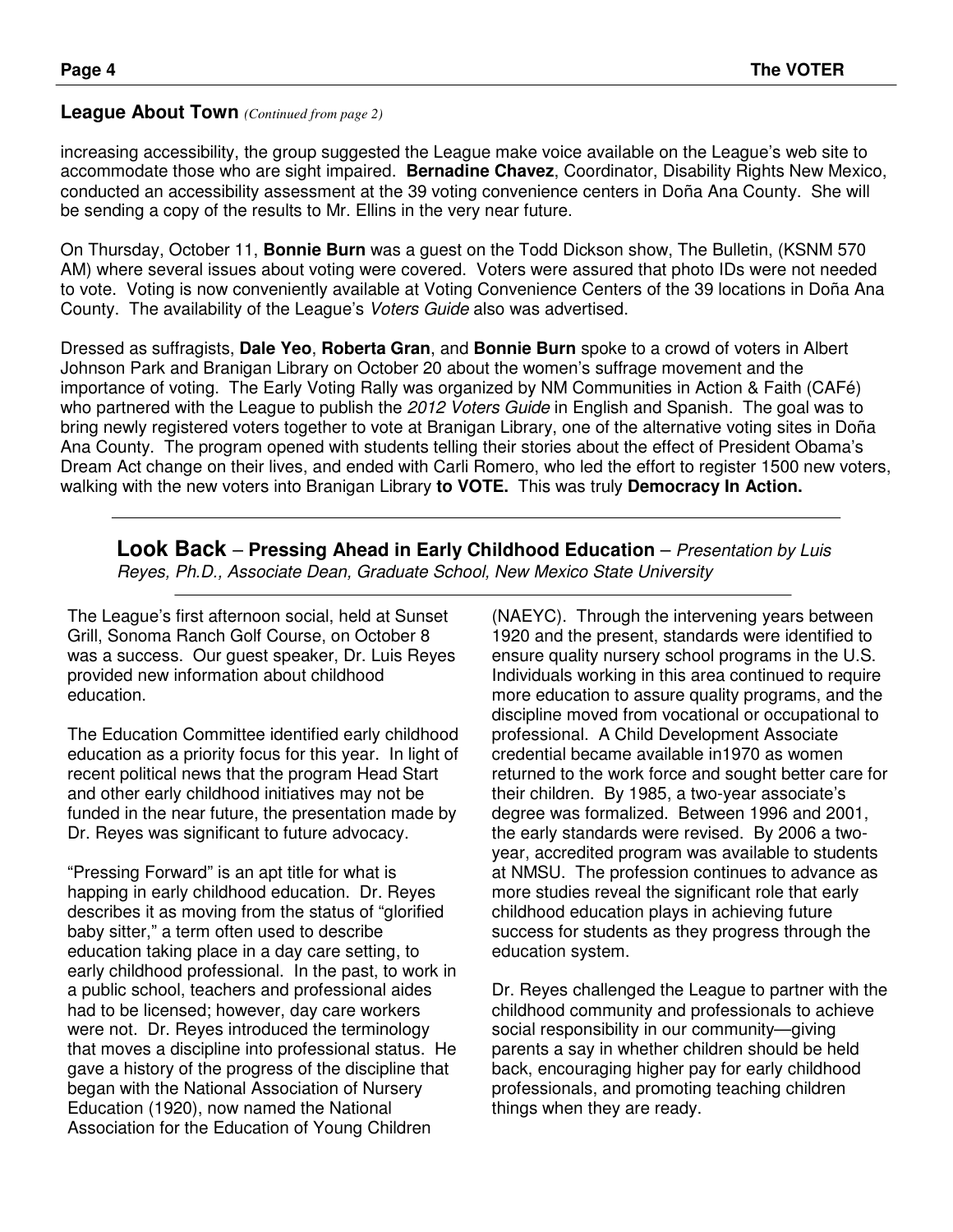

# **League News**



#### **Voter Services -** Prepared by Gwen Hanson, Co-Director

This summer and fall have been very busy seasons for Voter Services as we approach the culmination of all our activities to date in the November  $6<sup>th</sup>$  General Election. Our activities have been focused on **voter registration** and **voter education** through the (1) "Voting in Doña Ana County" video, (2) the 2012 Voters Guide in both English and Spanish, and (3) three candidates' forums for New Mexico legislators and county elected offices.

**Voter Registration**: Tom Schmugge organized voter registration in September-October until the deadline for registration ended October  $9<sup>th</sup>$ . The total number of registrations coordinated by both Bonnie Burn and Tom Schmugge for June-October, 2012, was 130. The League appreciated the opportunity to collaborate with CAFé , NAACP, Unitarian Universalist Church Action Committee, and Colonias Development Council. Many thanks to the following volunteers: Johnnie Aldrich, Ruth Benjamins, Bonnie Burn, Marjorie Burr, Sue Cain, Martha Duran, Roberta Gran, Tom Schmugge, Judith Scott, Vicki Simons, and Aletta Wilson.

#### **Voter Education:**

- **"Voting in Doña Ana County"** is a five-minute video directed toward first-time voters voting at a voting convenience center. The script, written by Marjorie Burr, Cynthia Pelak, and Bonnie Burn, was approved by the League's Board of Directors and produced by Marjorie Burr. Doña Ana Community College's Creative Media Center produced CDs. The video appears on YouTube with an access link posted on the League's web site. Actors included Margaret Burr, Marjorie Burr, Cliff Pelton, Gwen Hanson, Ellen Haltom, and Erika Graf-Webster. Alex Burr was the photographer.
- **Voters Guide:** Dale Yeo took major responsibility for the production of the 2012 Voters Guide. In addition to the LWVGLC-funded English edition, a Spanish edition was made possible by our collaboration with the NM Communities in Action & Faith (CAFé) and its grant-funded voter education initiative that included translation costs. Thanks to Sarah Nolan, CAFé Executive Director,

for her hard work. Both the English and Spanish editions were published by the Las Cruces Bulletin. The English edition was distributed Friday, October 12, and the Spanish edition, Friday, October 19, 2012. Many thanks to the our League committee for its persistence, energy, and tenacity in producing this year's Voters Guide: Dale Yeo, Bonnie Burn, Gwen Hanson, and Gracia Class.

**Candidates' Forums:** Gwen Hanson and Gracia Class coordinated the three forums, held October 2, 10, and 17, 2012. They were held in the Council Chambers, City Hall, Las Cruces. Candidates answered written questions posed by live audience participants. Each forum was broadcast live on Channel 20, CLCTV, and will be rebroadcast until November 6.

- The first forum included eleven of twelve candidates running for the NM State Senate, and was moderated by Vicki Simons. The audience was estimated at 70 people.
- The second forum included fourteen of fifteen candidates running for the NM State House of Representatives, and was moderated by Erika Graf -Webster. The audience was estimated at 80 people.
- The third forum included eight candidates running for offices in the  $3<sup>rd</sup>$  Judicial District, as well as ten of eleven candidates running for Doña Ana County elected offices, and was moderated by Bonnie Burn. The audience was estimated at 90-100.

Thanks to the following volunteers who supported the success of these three forums: Vicki Simons, Erika Graf-Webster, Bonnie Burn, Roberta Gran, Johnnie Aldrich, Sue Cain, Aletta Wilson, Dale Yeo, Bob Burn, Ellen Young, Carol Jackson, Susan Schmugge, Martha Duran, Marcia Anderson, Ellen Haltom, Gracia Class, and Gwen Hanson.

Special thank you to the City of Las Cruces for allowing us to hold our candidates' forums in the City Hall Council Chambers and giving us access to its television facility. Our appreciation to Adrian Guzman and Udell Vigil, City of Las Cruces, for their support of our forums by facilitating the technology, the building facilities, and the security that allowed for our League's success.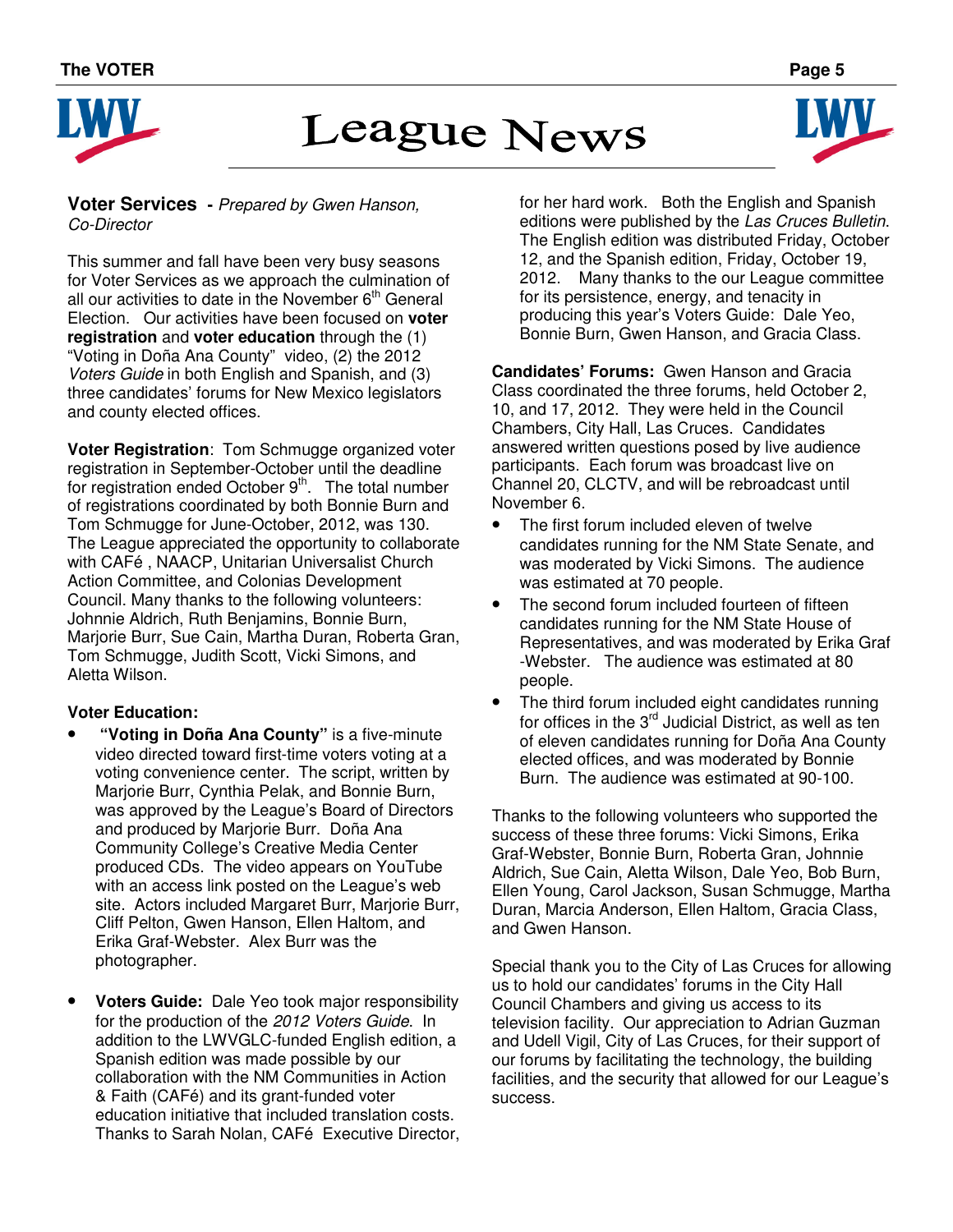#### **2012 New Mexico Tax Expenditure Report Summary** - Barbara Goedecke, Reporting

**INTRODUCTION:** Expenditure policy goals are frequently addressed through special tax provisions with the intent to accomplish a specific, but indirect, government policy objective. Rather than through direct appropriations, regulations, or other fiscal actions, some tax policy objectives may be achieved by special tax law provisions that reduce otherwise applicable tax obligations. Tax code provisions that reduce otherwise applicable tax liabilities are generally referred to as tax expenditures. A tax expenditure reduces tax revenues by identifying particular economic values to be retained by the taxpayer through mechanisms defined by the tax code and its administration.

There are generally two categories of tax expenditures. One category provides incentives to encourage specific economic activities that policymakers perceive serve public purposes. A second category provides (or allows retention of) economic resources to taxpayers facing specific circumstances or demonstrating particular qualifying characteristics.

Tax expenditures are taxes not collected — they are special provisions of a tax system designed to achieve economic outcomes that deviate from established baseline taxation principles. Properly formulated, tax expenditures can be a very efficient means to achieve a public purpose by targeting economic resources to encourage certain activities or to benefit specific members of society.

As with any use of public funds, tax expenditures should be periodically reviewed to ensure they are achieving intended consequences at a minimum cost to the public. A potential concern with any particular tax expenditure, however, is that it may achieve unintended consequences, or be debilitated by ambiguity as to whether the intended consequences are being achieved. The challenge in observing the specific benefits of many tax expenditures is the analytic motivation for periodic, objective review of tax expenditure programs.

On August 9, 2011, New Mexico's Governor Susana Martinez issued Executive Order 2011-071 that directs the New Mexico Taxation and Revenue Department, in coordination with other executive agencies, to develop the first annual tax expenditure report. This 2012 New Mexico Tax Expenditure Report seeks to provide a comprehensive review and analysis of existing tax expenditure programs in New Mexico and provide a

foundation for annual tracking of tax expenditures. Through this report we develop many insights, explore tax policy foundations, compile a tax expenditure reference resource, quantify specific tax expenditures, and address many policy objectives. Most importantly, it establishes a data and analytic resource to further develop our understanding of the benefits that may be achieved by New Mexico's specific future tax expenditure policies.

#### **2012 New Mexico Tax Expenditure Report Key Findings**

- There is no consistent, straightforward means available to routinely track tax expenditures.
- The ability to analyze the specific benefits of the tax expenditures is largely beyond the scope of the analyses summarized in this report, and will require a concerted, multi-agency effort.
- Several tax expenditures constitute large and impending or persistent exposure\* for government revenues.

\*Many tax expenditures stem from social, not economic, policy objectives. For those programs, alternative measures of benefit will have to be conceived, and they might not strictly rely on economic output data. Further benefit analysis (in many cases) can only be accomplished through a concerted, multi-agency effort.

**EXAMINATION OF POLICY ALTERNATIVES**: The

2012 New Mexico Tax Expenditure Report has attempted to remain as objective as possible. Its purpose has been to articulate the revenue costs of the tax expenditures identified, offer useful characterizations of tax base issues, and provide an insight into the benefits and objectives served by the tax policies evaluated. In keeping with this philosophy, the report makes no comprehensive policy recommendations.

By deliberately implementing tax policies that reduce tax revenues, however, tax expenditures are a form of government spending administered through the tax code. The opportunity cost of these tax expenditures is what the foregone revenue could have funded in their absence. As such, this report must recognize that fundamentally restructuring current tax expenditures could fund significant policy proposals. The report is not necessarily the appropriate venue through which to advocate such alternatives, but one proposal – broad based tax reform – is presented for consideration.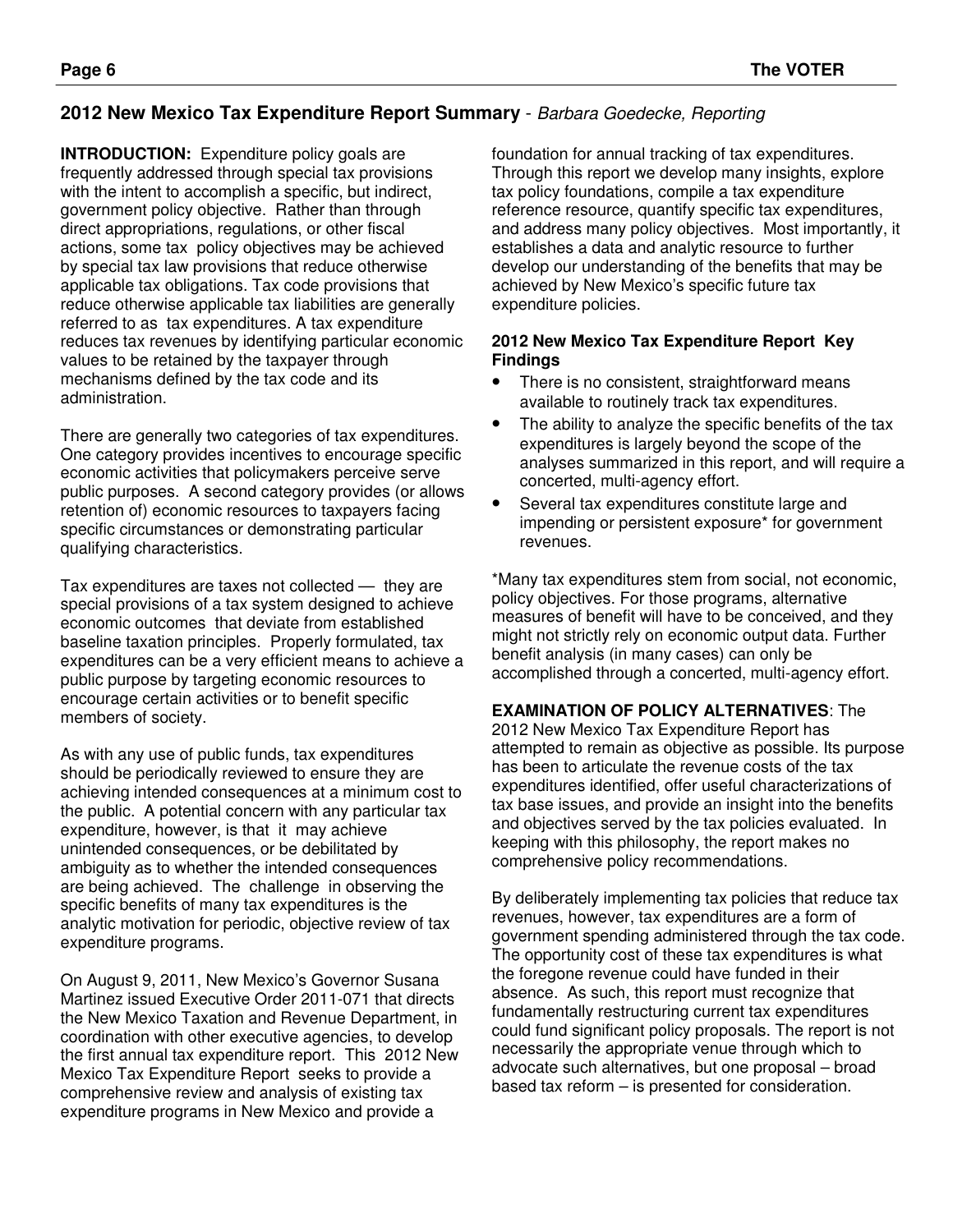#### **LEAGUE OBSERVER REPORTS**

The League's Observer Corps can enable greater coverage and information gathering, provide early warning of upcoming issues of concern, increase League's visibility, and assist in networking with other groups. We appreciate the reports that are submitted by Observers. Following the League practice of publishing nonpartisan, objective reports, the information submitted may be edited for content and brevity.

#### **Las Cruces School Board Meeting, October 16, 2012, 6:30 p.m.** – Jane Asche, Observer

All School Board members were present. The school board meeting opened with an outstanding performance by the new Centennial High School Chorale, lead by director Ida Holguin. A large part of the agenda items were approved as part of the consent agenda. Highlights from the meeting follow below:

The 2012 NEA – New Mexico's Human and Civil Rights Award – This award was presented to LCPS teacher Patricia Burnam, one of the teachers in the JUMP Program (Joint Ungraded Multi-Age Primary Program).

Recognition by the Public Education Department (PED) – Ten LCPS schools were recognized for their outstanding progress in raising the proficiency level of the students to perform at or above grade level in reading/language arts and mathematics. This resulted in the award of an extra \$300,000 from the PED to be shared by the ten schools for instructional purposes.

Safe Routes to Schools Project (SRTS) – A major project is underway to assure the safety of children as they come and go to school each day. The project is supported by four major work groups that focus on traffic control, engineering of infrastructure, encouragement of children and parents to utilize safety practices, and planning for program sustainability. Emphasis is also being placed on bus transportation safety and additional buses, including the use of charter buses, to transport children to school.

Reduction of Classroom Size – The administration has placed a great deal of effort on finding ways to hire more teachers and come up with creative strategies, including the use of more volunteers and teacher aides, to reduce class sizes and shore up instruction in schools that are experiencing larger

than expected enrollments. Good progress is being made to bring the class sizes as closely as possible into compliance with state standards on class size.

Parent Involvement – A number of programs within the school district are focused on parent involvement in the academic success of their children, but special mention was made of the ongoing efforts by the Hispano Chamber of Commerce to encourage the engagement of parents and students in educational achievement.

JUMP (Joint Ungraded Multi-Age Primary Program) – The most exciting report of the meeting was the progress being made in seven schools where 20 teachers are engaged in this experimental program to work in multi-aged classes with children who have development needs. The classes include children from kindergarten to second grade level, ages 5-8. One hundred percent of these children were lacking in grade level proficiency in reading and language development at the beginning of the year and therefore at risk of failure in other subjects and in jeopardy of retention. The children in these multi-age classes began the school year 25 days earlier than other students under the leadership of teachers with special training to meet their needs. As of the October 16 ninety-day progress report to the school board by Arsenio Romero, the principal who oversees this special program, 60% of the students are now proficient in their language and reading development. This is amazing progress in a very short amount of time. This progress demonstrates what can happen when teachers have the resources and support that they need to help the most vulnerable students succeed in the public schools.

This school board meeting lends evidence to the great effort teachers and administrators in our Las Cruces Public School System are expending to create a supportive learning environment for all students.